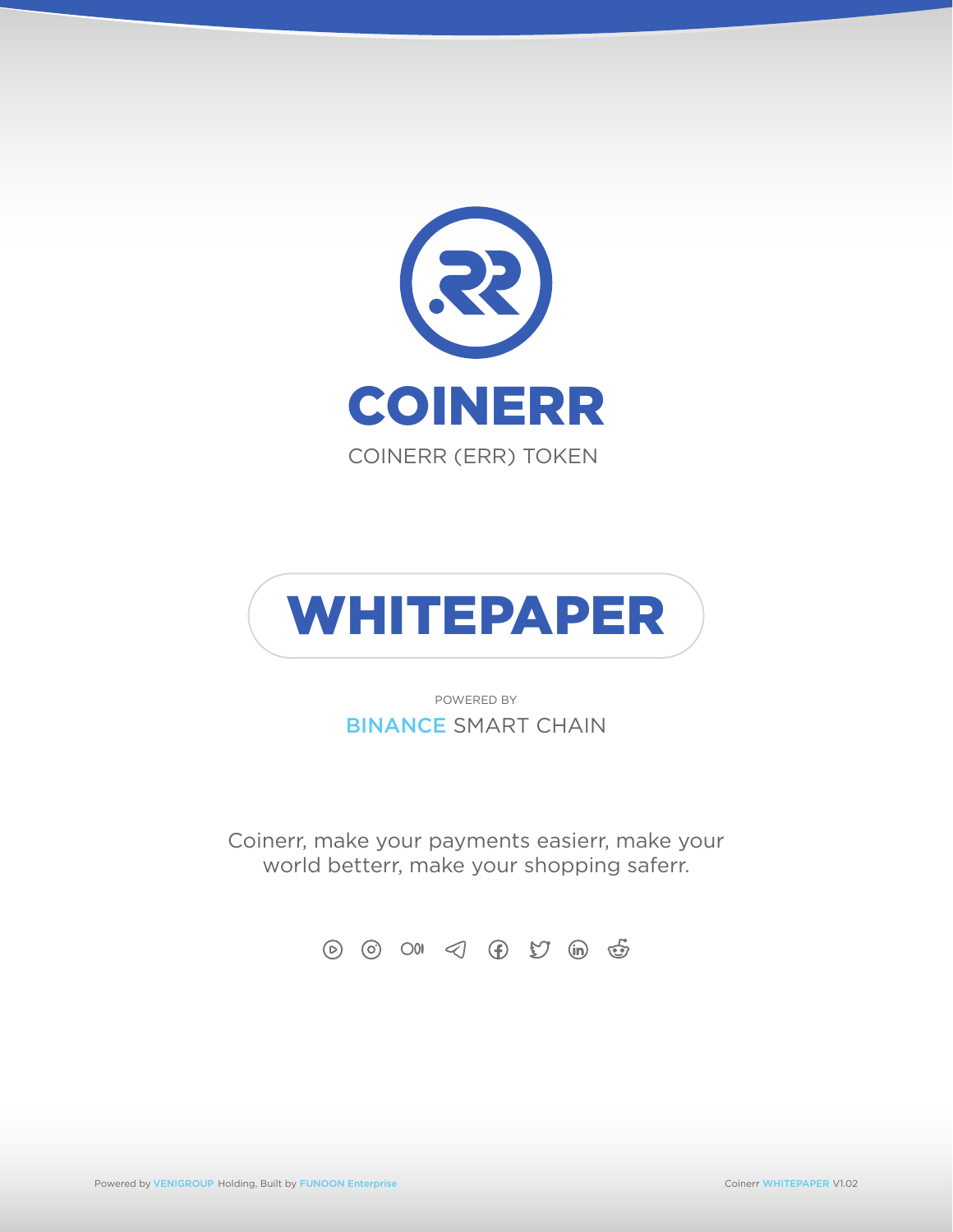# Logo variation:





Frequent instances of Internet fraud include business fraud, credit card fraud, internet auction fraud, investment schemes, and non-delivery of merchandise; Consumers reported losing more than \$3.3 billion related to fraud complaints, an increase of \$1.5 billion from 2019. Twenty-two percent of imposter scams reported money lost, totaling about \$1.2 billion. The median amount consumers paid in these cases was \$311.

### Introduction:

The combined success of e-banking solutions, ecosystem, and the original crypto idea of decentralisation, build real value for coins and allowing everyone in the world to be treated equally, made our team respond to people's voices in the crypto community to start and launch Coinerr and its products.

In Coinerr, we are bringing three main ideas combined in one token, e-Banking, Trustless contracts, helping those in need everywhere around the world, which will make your payments easierr, make your world betterr, make your shopping saferr.

# ERR Value:

You can use ERR to pay for any fees on our platforms, along with other benefits including but not limited to:

- Pay for your online services using E-Banking Tranzacto.
- Use Tranzacto Virtual/Plastic cards to pay online or withdraw cash on any ATM in the world.
- Trade a strong coin in the crypto market.
- Trading goods in our Zeoni marketplace and partners online shops without risking you getting scammed.
- Real life eco projects that help those in need to get life basics.
- Most liquidity and team wallets are locked, no rugballs
- Backed with big investors they store its value.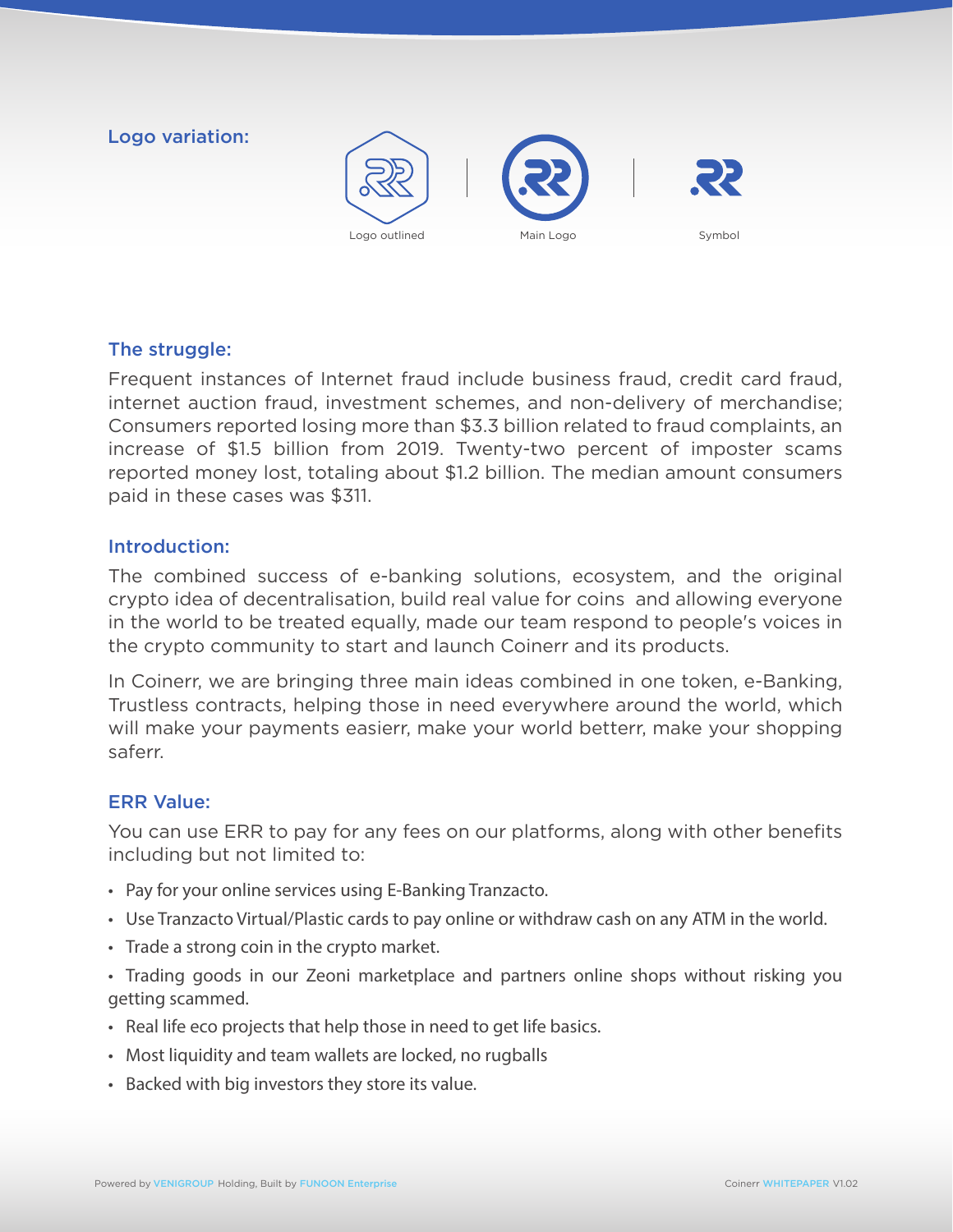#### Key words:

Always go for the betterr - Think Betterr choose the betterr - We offer guarantee which will provide peace of mind for your investment - Guarantee, It's as simple as that! - Take your everyday payment to the next level all around the world - When values are near you, decisions become Easierr - Trust and seizing the moment are the chances for success - Buy it with Trust - We build a world of values - Enjoy the unbreakable smart contract with no need to trust a middleman or any 3rd party - Absolute unbreakable - Reliable and equal proof of value for everyone - Discover the world of value.





Binance Smart Chain

### Binance Smart Chain brings EVM-compatible programmability

#### Why BSC Network ?

You've probably heard of Binance Chain, the home of the BNB currency. It's optimised for ultra-fast trading. To achieve this, it had to make certain trade-offs – one being that it wasn't as flexible from a programmability standpoint as other blockchains.

Well, Binance Smart Chain is here to change that, a new blockchain with a full-fledged environment for developing high-performance decentralised applications. It was built for cross-chain compatibility with Binance Chain to ensure that users get the best of both worlds.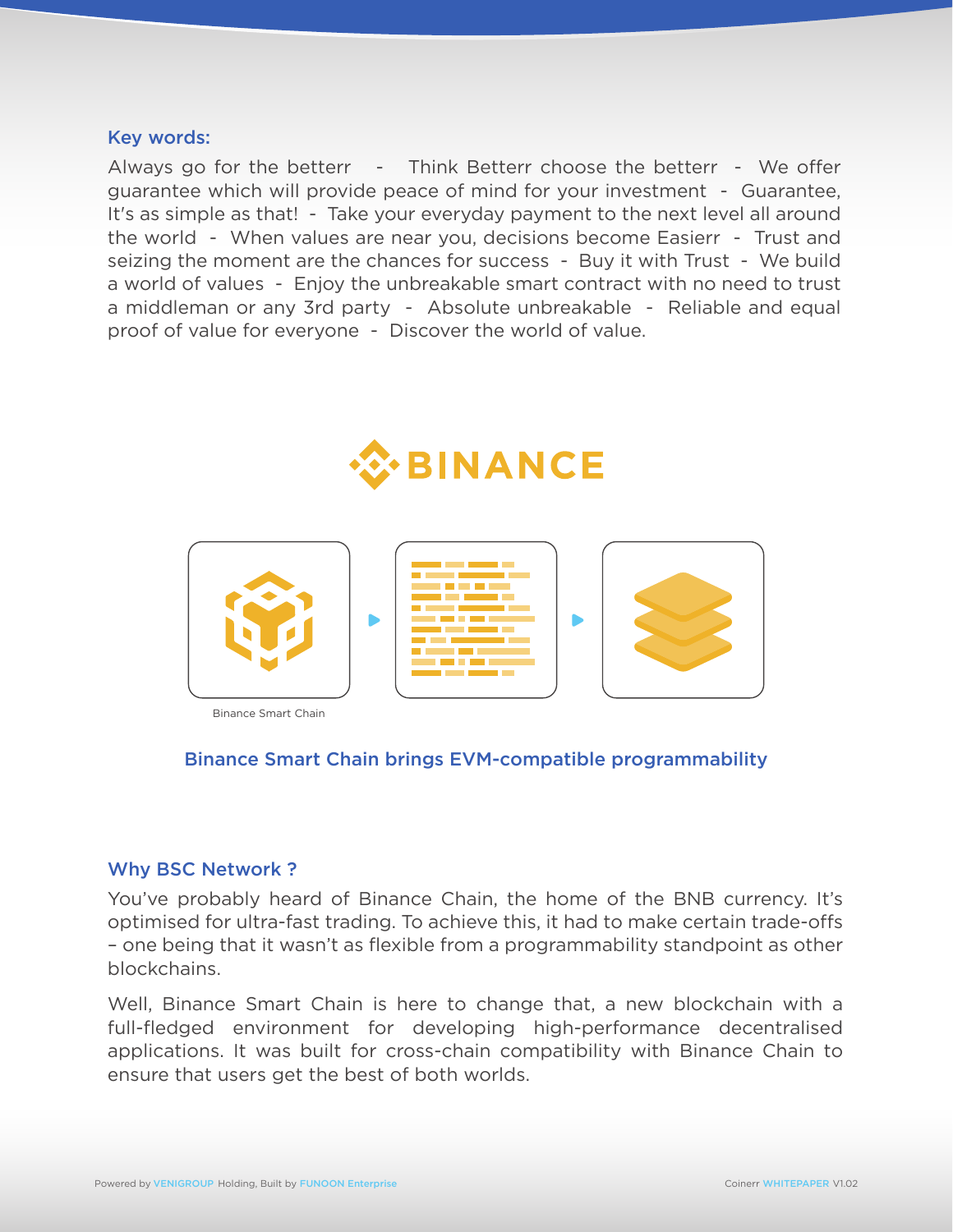#### Introduction

Binance Chain was launched by Binance in April 2019. Its primary focus is to facilitate fast, decentralised (or non-custodial) trading. Perhaps unsurprisingly, the biggest decentralised application (or **DApp)** on it is Binance **DEX**, one of the friendliest decentralised exchanges out there. You can use it via a web interface at binance.org or through its native integration with Trust Wallet.

Due to limitations inherent to **blockchain** systems, however, the chain doesn't have much flexibility – smart contracts in a system optimised for fast trading could significantly congest the network. Remember CryptoKitties? At the height of its popularity, it brought the Ethereum blockchain to a standstill.

Scalability remains one of the most challenging hurdles to blockchain development. And that's where Binance Smart Chain comes in.

### What is Binance Smart Chain?

Binance Smart Chain (BSC) is best described as a blockchain that runs in parallel to the Binance Chain. Unlike Binance Chain, BSC boasts smart contract functionality and compatibility with the **Ethereum Virtual Machine** (EVM). The design goal here was to leave the high throughput of Binance Chain intact while introducing smart contracts into its ecosystem.

In essence, both blockchains operate side-by-side. It's worth noting that BSC isn't a so-called layer two or off-chain scalability solution. It's an independent blockchain that could run even if Binance Chain went offline. That said, both chains bear a strong resemblance from a design standpoint.

Because BSC is EVM-compatible, it launched with support for the rich universe of Ethereum tools and DApps. In theory, this makes it easy for developers to port their projects over from Ethereum. For users, it means that applications like MetaMask can be easily configured to work with BSC. Seriously - it's just a matter of tweaking a couple of settings. Check out Use MetaMask for Binance Smart Chain to get started.

### How does Binance Smart Chain work?

Binance Smart Chain achieves ~3 second block times with a Proof-of-Stake consensus algorithm. Specifically, it uses something called Proof of Staked Authority (or PoSA), where participants stake **BNB** to become validators. If they propose a valid **block**, they'll receive transaction fees from the transactions included in it.

Note that, unlike many protocols, there is no block subsidy of freshly-minted BNB, as BNB is not inflationary. On the contrary, the supply of BNB decreases over time, as the Binance team regularly conducts **coin burns**.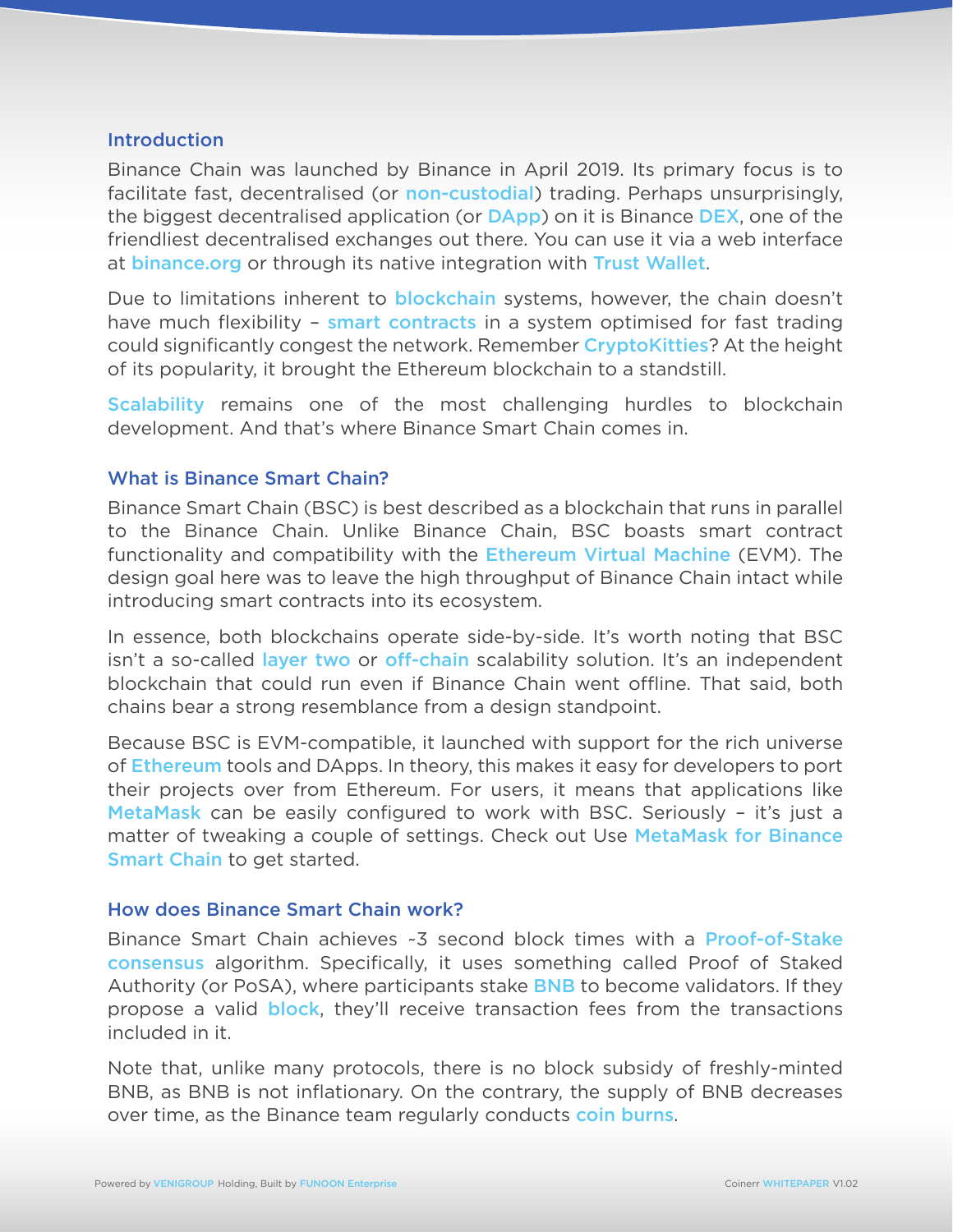### Cross-chain compatibility

Binance Smart Chain was envisioned as an independent but complementary system to the existing Binance Chain. Dual-chain architecture is used, with the idea being that users can seamlessly transfer assets from one blockchain to another. In this way, rapid trading can be enjoyed on Binance Chain, while powerful decentralised apps can be built on BSC. With this interoperability, users are exposed to a vast ecosystem that can cater to a myriad of use cases.

BEP-2 and BEP-8 tokens from Binance Chain can be swapped for BEP-20 tokens, the new standard introduced for Binance Smart Chain. Have you read An Introduction to ERC-20 Tokens? Then you'll already be familiar with the format of BEP-20. It uses the same functions as its Ethereum counterpart.

To move tokens from one chain to another (i.e., BEP-2 to BEP-20 or vice versa), the simplest method is perhaps to use the Binance Chain Wallet, available on Chrome and Firefox. Check out Use Binance Chain Extension Wallet for a guide to this.

### Decentralised Finance on Binance Smart Chain

You may know that a number of digital assets - such as BTC, LTC, ETH, EOS, or XRP – already exist on Binance Chain as "Peggy coins." These are tokens that are pegged to assets on their native chains. For instance, you might decide to lock up 10 BTC in order to receive 10 BTCB on Binance Chain. At any time, you can trade your 10 BTCB for 10 BTC, meaning that the price of BTCB should closely track that of native BTC.

By doing this, you effectively port these assets onto the Binance Chain. Interested in how this kind of thing can be achieved? Check out Tokenized Bitcoin on Ethereum Explained.

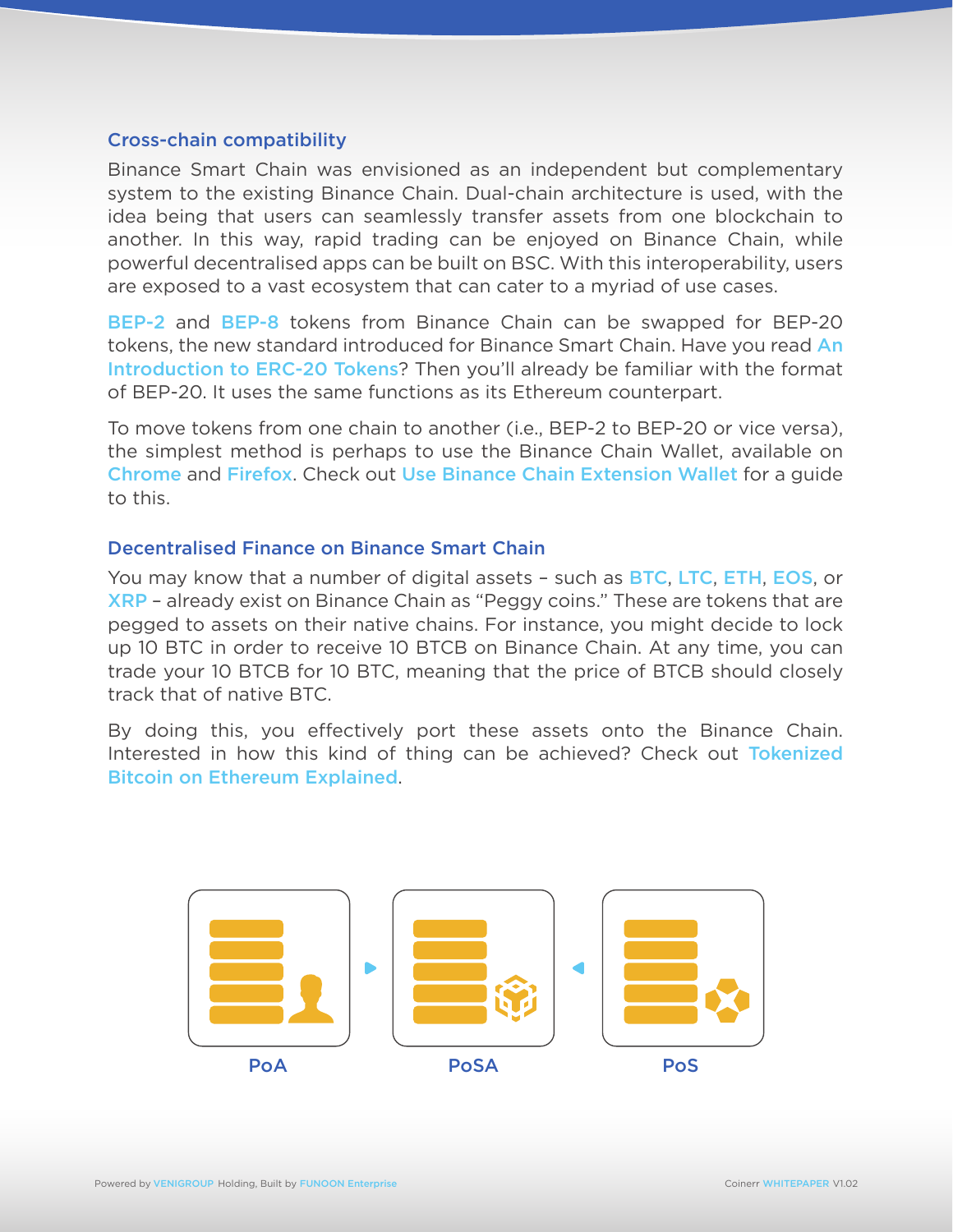Because of the flexibility afforded by Binance Smart Chain, assets from a number of different chains can be used in the growing DeFispace. For instance, applications like **PancakeSwap** allow users to trustlessly exchange assets (much like Uniswap), engage in yield farming, and vote on proposals. Similar projects include **BurgerSwap** and **BakerySwap** (if you're new to crypto, hi! We're big fans of decentralised exchanges named after foods).

# Closing thoughts

Binance Smart Chain greatly extends the functionality of the original Binance Chain and joins a range of cutting-edge protocols designed to bridge the gap between various blockchains. Though still in its infancy, the promise of BNB staking alongside EVM compatibility makes the platform an ideal engine for developers building powerful decentralised applications.

# 1 - E-banking system:

Blockchain enables banking transactions to be done by telephone or computer rather than through human interaction. Its features include electronic funds transfer for retail purchases, automatic teller machines (ATMs), and automatic payroll deposits and bill payments.

Where our wallet can store your tokens with other major cryptos in an environment that allows you to Buy/Sell/Send/Receive/Swap your tokens in a matter of seconds, allowing you to move from crypto to fiat or the opposite anytime anywhere, using Tranzacto-wallet all your business financial in one place: Banking, pay-outs, invoicing, cards and more.

Take your everyday payments to the next level. Load your card from your account and spend with your Visa debit card in millions of shops around the world.

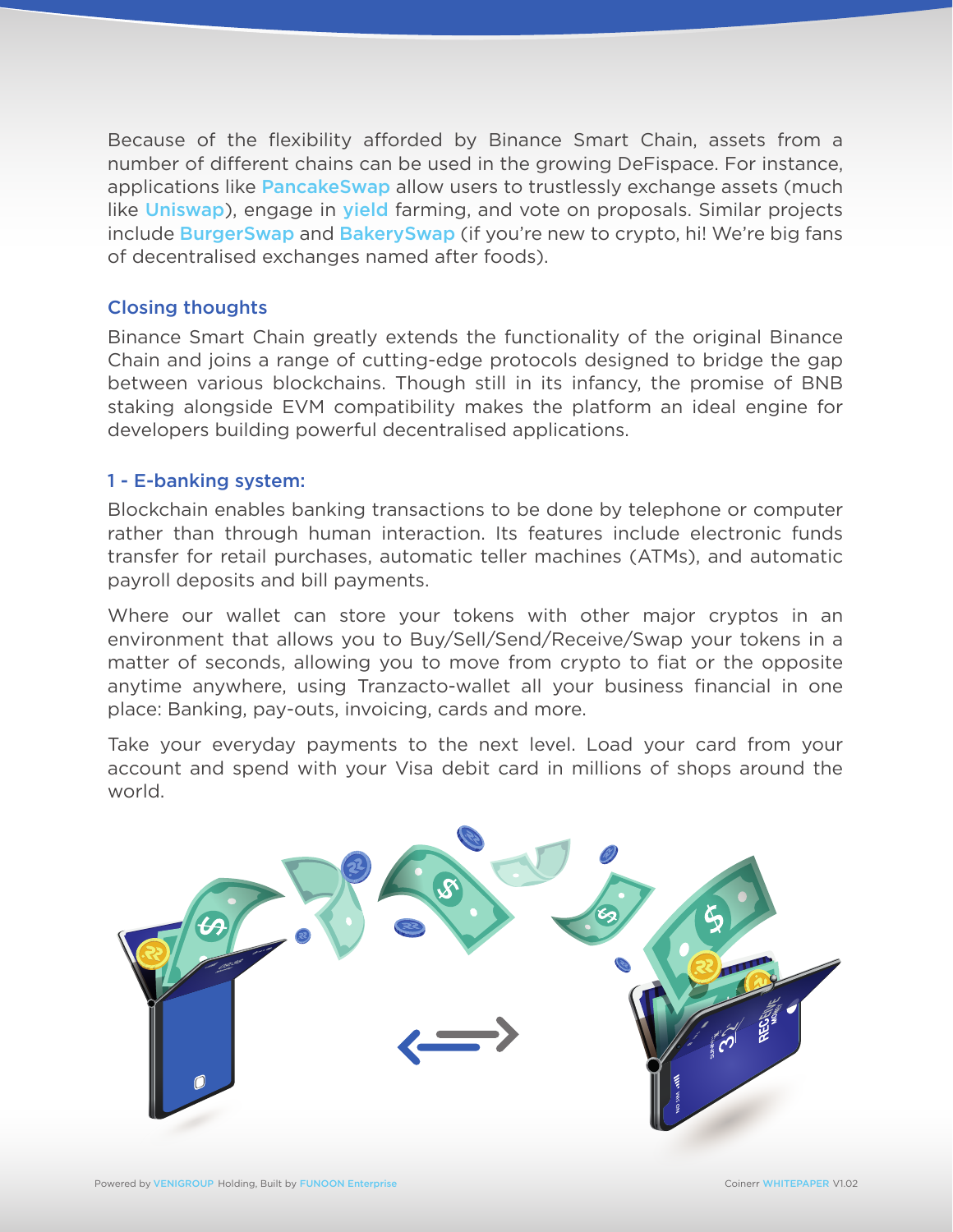### 2 - Trustless-unbreakable smart contracts:

No need to trust a middle-man or any 3rd party anymore, a system where the smart contracts are in play that ensures everyone gets his end of the deal done correctly, freelancers, and online sellers will be much safer with our Zeoni marketplace.

We use the smart contracts to run a full marketplace as we provide auctions and reverse auctions options, where users can bid on items just like on eBay. Find that item you have always been looking for, have dealers bid for you competing for the lowest price! If you are a buyer, you also have the option of reverse auctions.

The Buy / Sell Anything template allows users to set up sales contracts quickly. This is like a decentralised Amazon. There is no more risk of "empty box" scams, no more chargebacks, no more broken items! This is a complete revolution in international trade, shipping, and sales. The deposits and peer-to-peer trade style allow you to build trus t with buyers and merchants.

Following the path of people like David Zimbeck with what he did in BitHalo and Bitbay in his journey of following the legendary Satoshi Nakamoto idea, Coinerr is taking the smart contracts to a new level, items escrow is the solution for buyers and sellers, together for a world with no cheating or fraud online.

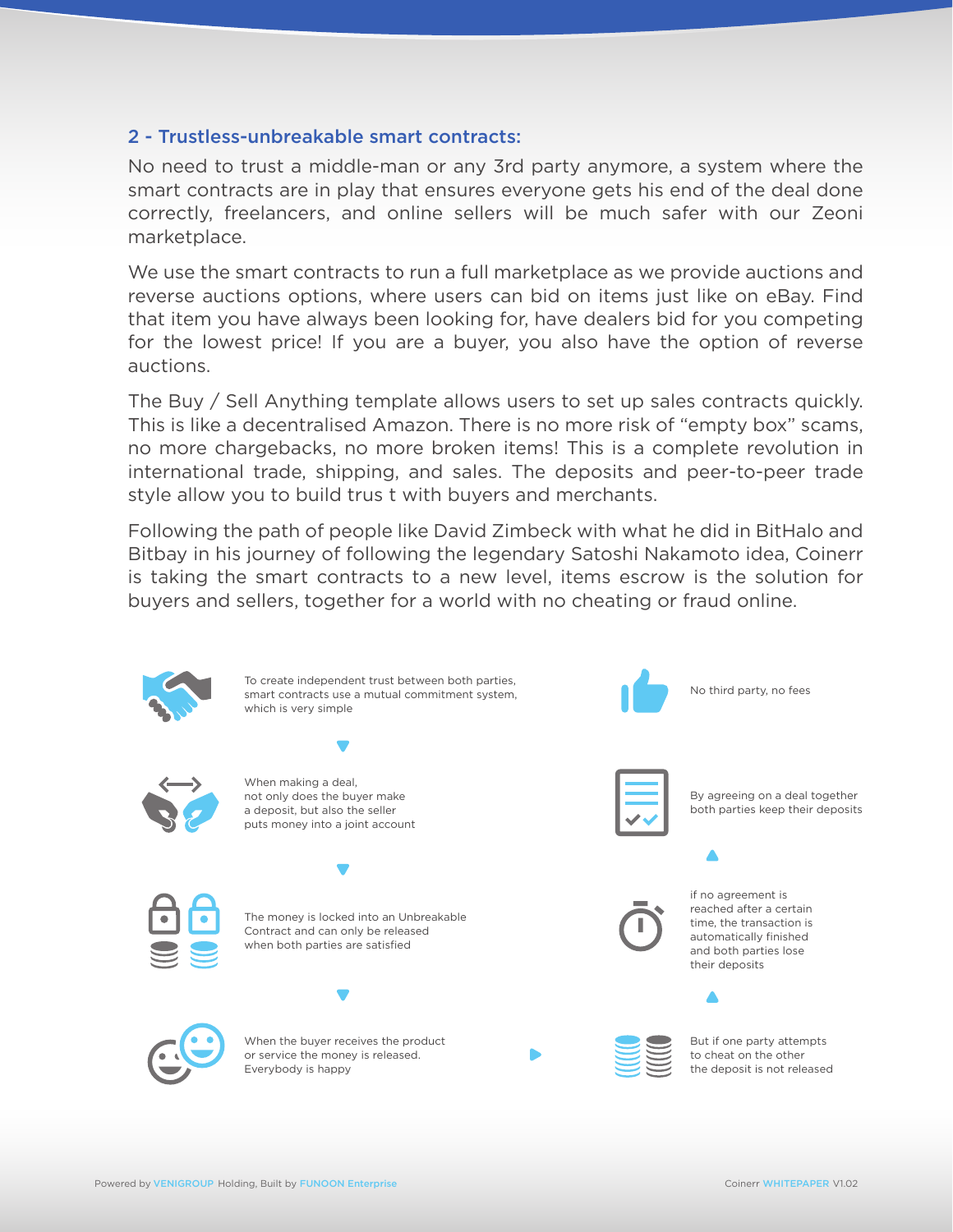### 3 - PoV (Proof of Value)

Investors backing the token will ensure the token never drops under its ICO price, A bot triggers an alarm and spots a buy order with +50% (0.00015\$) of final ICO price market selling orders.



As part of our strategy to prevent the market violation, Coinerr will be launching multiple buy walls in all ERR pairs in exchanges to control the price from dropping under the ICO price. The buy wall will automatically launch using a bot with open source code to keep the process transparent.

Therefore there is a limit of 500.000 USD for this feature. Sell orders with larger amounts may get through for some time before reactivating the bot.

# 4 - Better future for our planet:

Ecosystem solutions for poor areas in the world, your transaction fees are not going to waste! A smart contract will store all transactions fees when sending/receiving/paying /or trading in Exchanges, Zeoni marketplace and Tranzacto e-wallet in a public wallet where anyone can check online. Instead of using it for our own benefits or burning the coins we will use them for a good cause.

Our third product, Satqa charity, Registered company with fully open accounting and banking data, will raise yearly targeted locations to start a relief campaign based on their idea of establishing types of an ecosystem that provides water and electricity to deprived areas, Coinerr community (Active ERR holders only) will choose and vote for the area (Country/City) and the budget (Type of system installed and its size) of the ecosystem.

A 24 hours live video streaming on a popular platform shows the work Satqa will do until the whole project is done.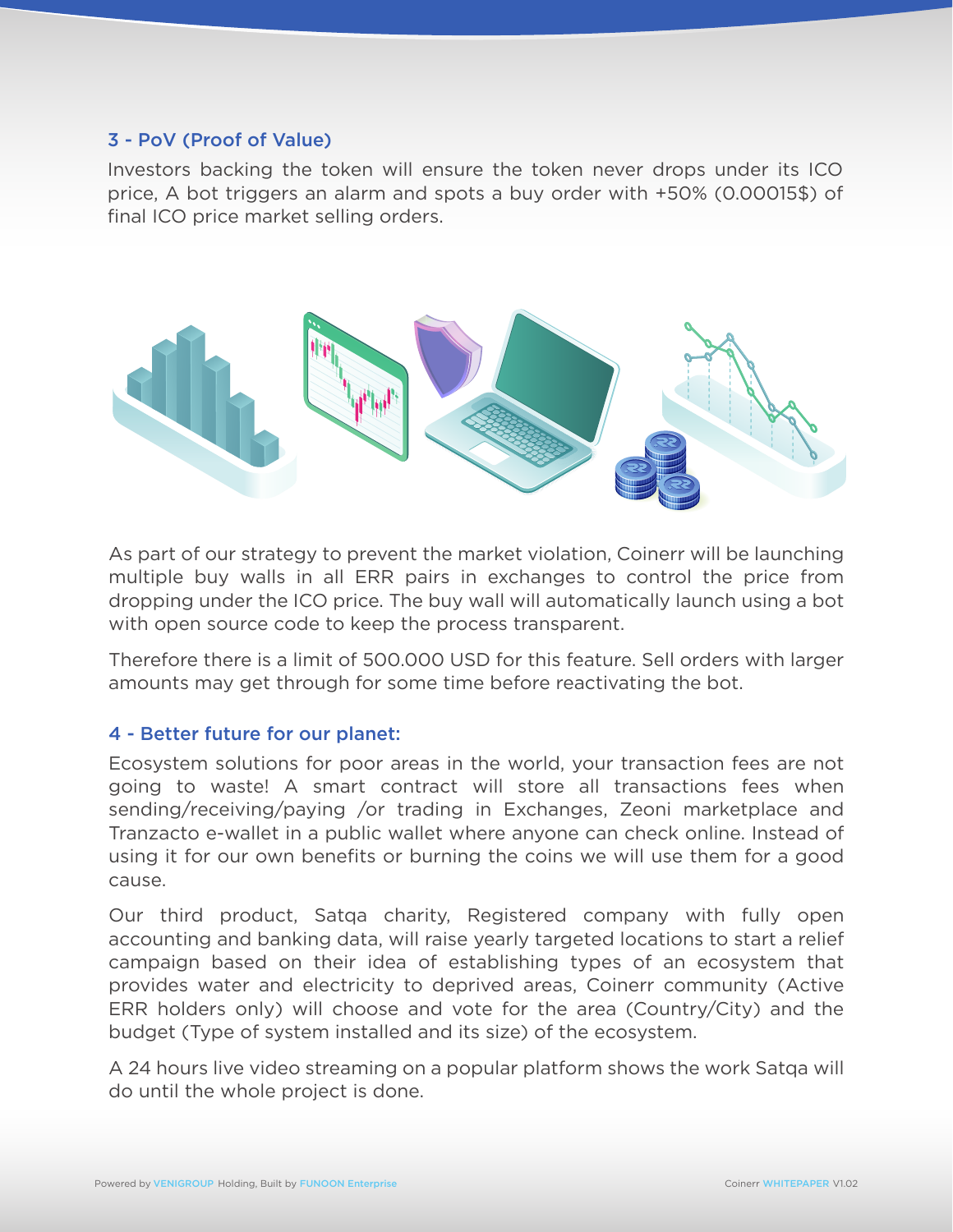

www.coinerr.io **b** info@coinerr.io

# Official Social Media links:

Facebook : https://www.facebook.com/Coinerr.rr Twitter : https://twitter.com/coinerr\_err Instagram : https://www.instagram.com/coinerr\_err Youtube : https://www.youtube.com/channel/UCfU0PKNbak6ltlc7U5rCT3w Reddit : https://www.reddit.com/user/Coinerr\_ERR Telegram : https://t.me/coinerr\_ERR

# Community Social Media links:

Telegram English Group : https://t.me/CoinerrEN Telegram Arabic Group : https://t.me/CoinerrAR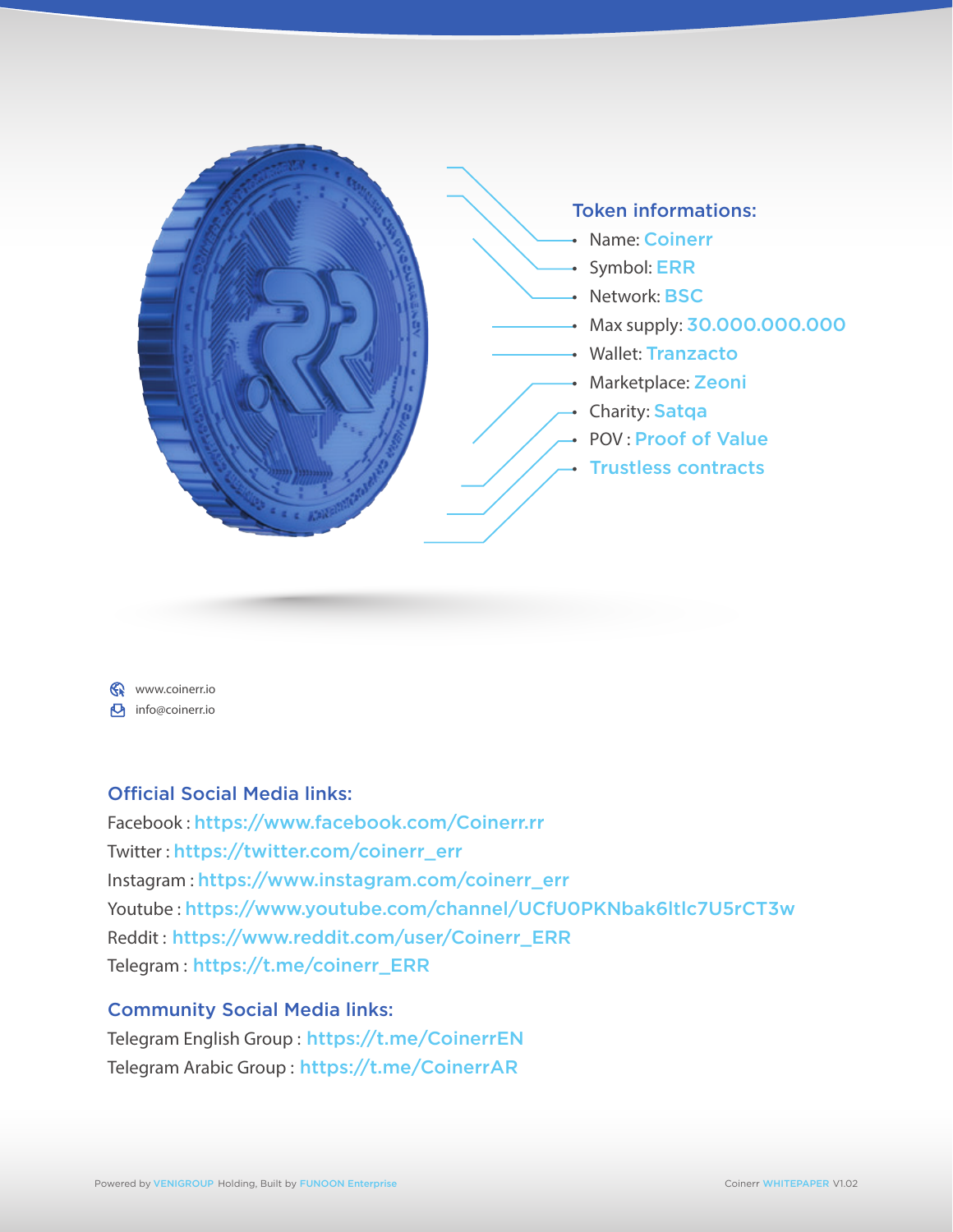# Expected allocation of Initial Distribution:

| Liquidity for market*1<br>30%<br>9,000,000,000<br>4.500.000.000<br>Build and perform upgrades for our products<br>15%<br>4,500,000,000<br>Marketing and exchanges listing fees*3<br>15%          |  |
|--------------------------------------------------------------------------------------------------------------------------------------------------------------------------------------------------|--|
| 3.000.000.000<br>10%<br>Team <sup>*</sup> 4<br>3.000.000.000<br>ICO*2 - Private sale.<br>10%<br>3,000,000,000<br>10%<br>$ICO*2 - Public sale.$<br>3.000.000.000<br>$ICO*2 - Public sale.$<br>10% |  |

# Infographic Allocation:

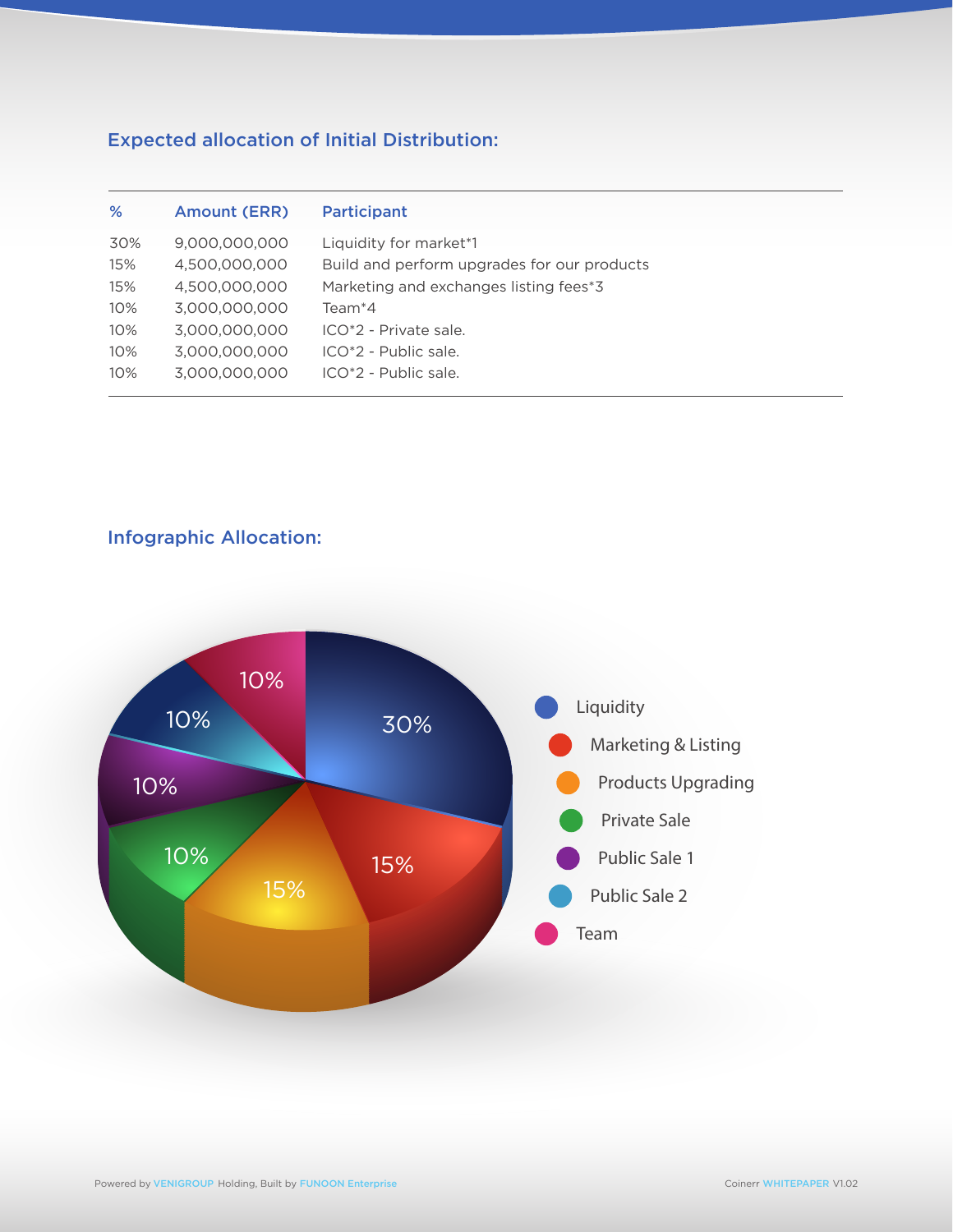# Initial Distribution Notes:

### Liquidity for market:

30% of ERR tokens will be in public addresses that anyone can check locked for various times protected in smart contact, used later to supply exchanges with liquidity or just burnt!

- 10% of it will be used for exchanges-liquidity right after the ICO.
- 10% of it will be locked for 3 months.
- 10% of it will be locked for 6 months.

# ICO:

The ICO will be done in USDT, and BNB, in 3 phases.

- 10% Private sale: for our VIP, advisors and angel investors.
- 10% Public sale: Will be live on a decentralised website.
- 10% public sale:Will be hosted by a famous IDO website.
- Schedule,All times below are Greenwich Mean Time (GMT), UTC+0 hours.

| Date                        | Task                                                                                   |
|-----------------------------|----------------------------------------------------------------------------------------|
| 2021/12/01                  | Start of the Coinerr project and its social media pages and Initial draft white paper. |
| 2022/01/01                  | Announce Coinerr ICO plan and release whitepaper to the public.                        |
| 2022/01/13                  | Coinerr website: www.coinerr.jo                                                        |
| 2022/01/15                  | ICO starts (Phase one) - 1 ERR = 0.00005 USD                                           |
| 2022/02/07                  | ICO starts (Phase two) - 1 ERR = 0.00008 USD                                           |
| 2022/02/15                  | ICO (Phase three) finishes /or whenever the tokens are sold - 1 ERR = 0.0001 USD       |
| 2022/02/15 to<br>2022/03/15 | Distribute the coins to ICO buyers and start listing the token in exchanges!           |

• ICO will start from 00:00 Jan 15th; investors can purchase ERR tokens in 3 phases, in phase 1 will be giving our VIP, advisors, angel investors, first backers and Coinerr community a special link to buy ERR, then in second phase will be hosted on 3rd party decentralised website where process can be monitored by everyone, and on the last phase which will be hosted on famous ICO website we will go on a first-come, first-served basis until 9,000,000,000 tokens are sold. As each new phase starts, the price will increase.

• Investors will receive ERR tokens within three working days after the ICO finishes; Max date for ICO to end is 15/02/2022 to 15/03/2022.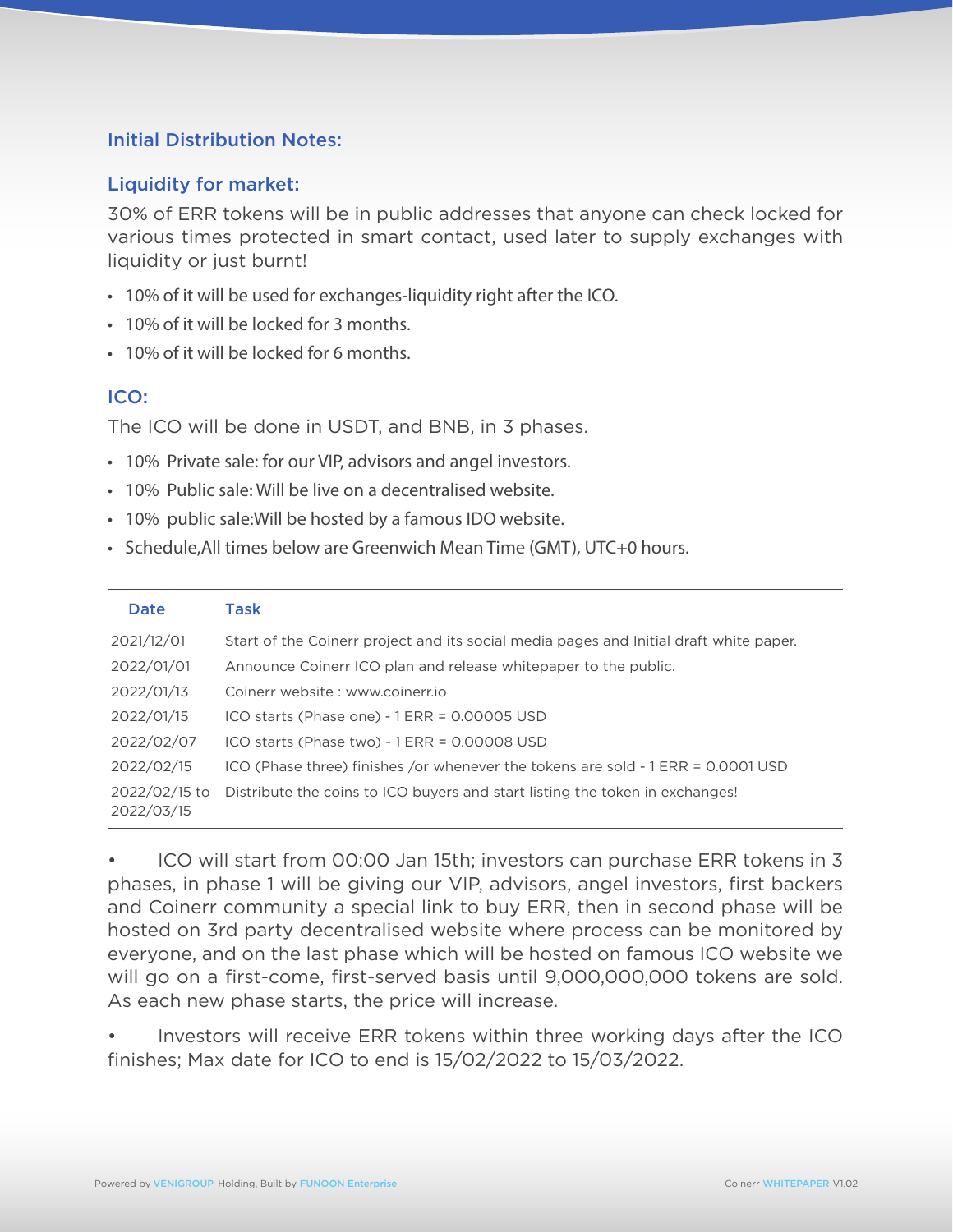### Marketing & Exchanges listing :

Putting people trust in us is the most crucial thing; at Coinerr, we plan to expand our brand and its products widely; Leveraging Social Media, Press Releases, Paid Advertising, Influencer marketing will play big part in this stage, At the other hand we will be reaching all top tier exchanges based on strategic plan to have them list Coinerr in their websites, knowing that most exchanges ask for many strict regulation to apply in addition of listing fee, we have chosen to set a 20% of our token into play for the favour of marketing and listing, good marketing plan and being in major exchanges listed is good plus for the project and the coin investors.\*A next version of this white paper will show exactly all our media plans and our attempts to enter all top tier exchanges. \*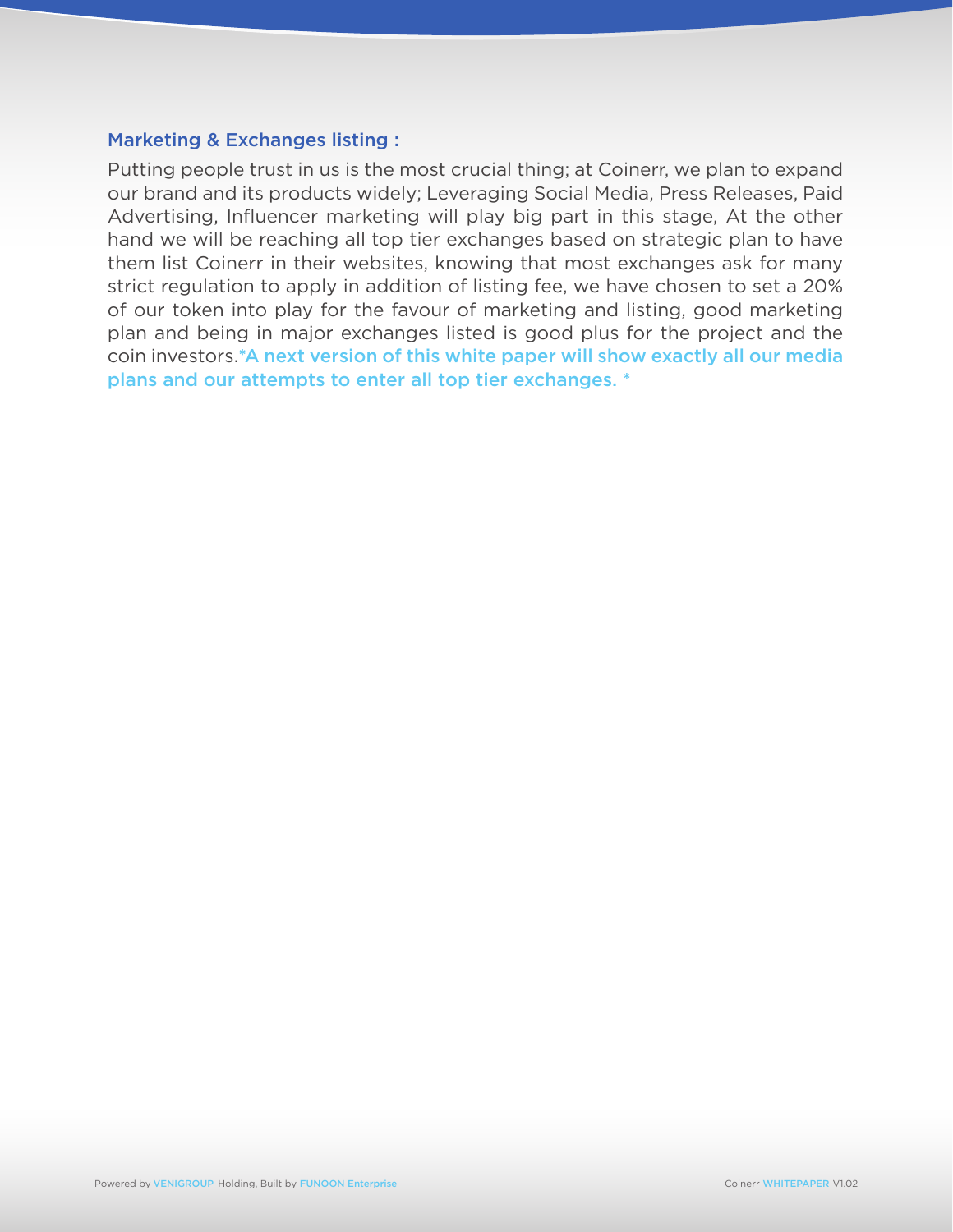#### Team:

Team wallet contains 10% of total supply of Coinerr Token, this total supply is splitted into 2 wallets 5% will be locked for 6 months, the other one will be open for team expenses.

### Founders:



F) (၁)

# Manuel Mohamed Tourki Operations Manager

Founder of VENIGROUP holding, ByAlphaman clothing and CEO of LE PUR skin care companies.

My role at Coinerr is changing to meet the demands of the project. Currently, I am the Operations Manager which basically means I'm in charge of the team and also along with Faris and Adel, I make most of the strategic decisions. I also work with our programmers and smart contracts experts to make sure we meet everything we promised on time. However, over the past 3 years I have been investing and advisor in many crypto projects.



in

# Faris Ftasy Project Manager

Chairman Funoon International Enterprise, Business Developer and Media Strategy Consultant.

Bachelor's degree in Architecture & Urban Planning, Degree in institutional development and leadership | Benedictine University / Chicago Illinois | Student Leader of 2014 MEPI / US department of state program / visual artist and outreach Consultant, worked with the United Nations Development Program, Unicef and Chemonics, an expert in branding, visual design, animation, motion graphics and UIX with over 10 Years of experience.

Supervising social media, creative and technical teams in Coinerr, apart from being a CEO in the project, I'm responsible for the final brand image.



# Adil Cihan CEO and Arabic Community Manager

Founder of Crypto Aficionados, CEO, and the manager of the Arabic community of Coinerr token. I have gathered a lot of cryptocurrencies experience by managing over 9000 investors and crypto holders from all around the Middle East for multiple years. Efficient in dealing with all sorts of cryptocurrencies. Bachelor in computer engineering. I can program on various applications, which include Java and Python programming languages.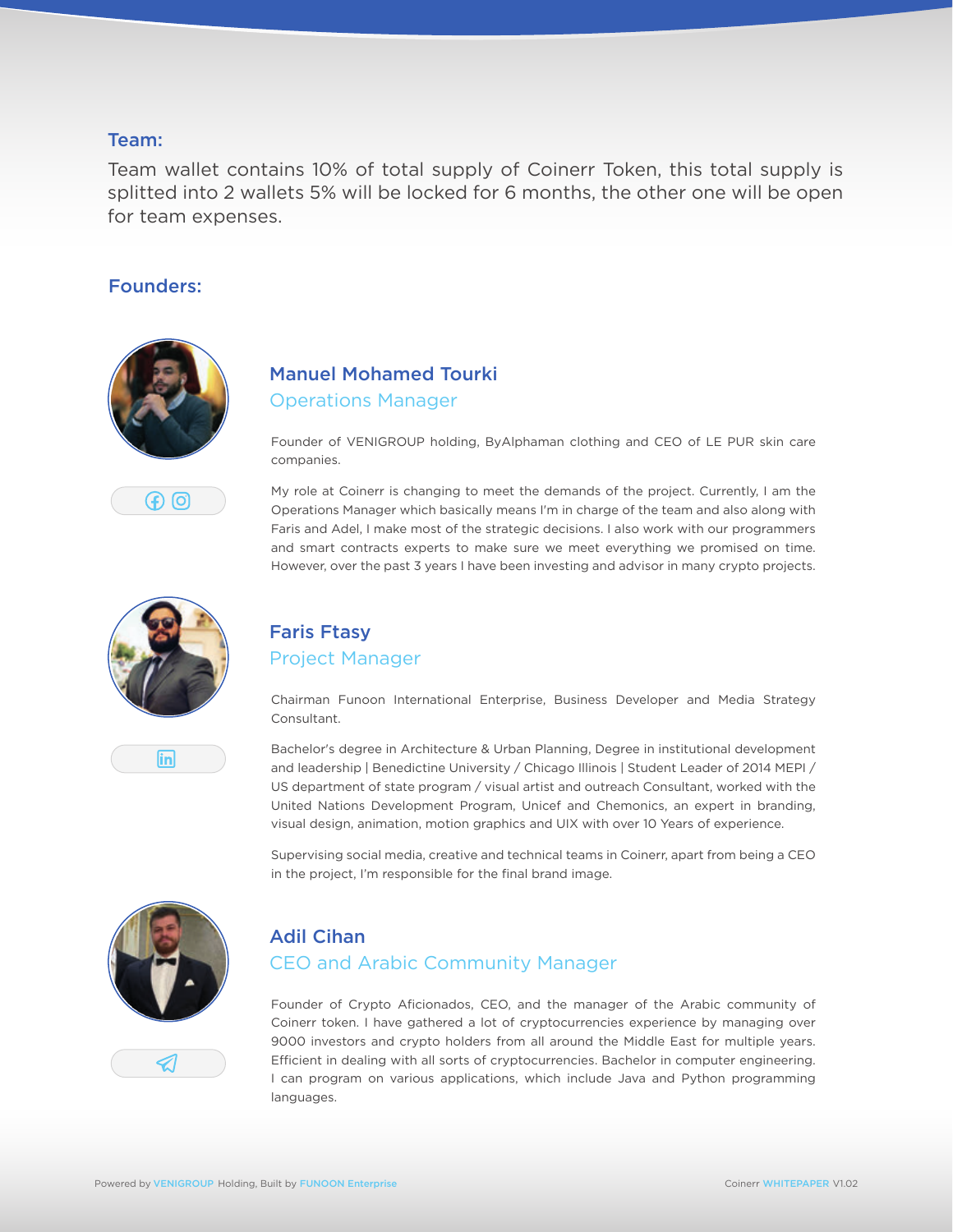# Product Development:



# Safa Emhemed PR and Social Media Manager

My role in coinerr is to publish and show people globally what exactly coinerr is properly throughout social media platforms.

Currently, I'm the one who is coordinating between the management and team in terms of all social media platforms needs like ( designs, content, videos, etc.) asides from scheduling and publishing on the platforms.



# Rahim Omar Senior Application Manager and Smart Contracts Expert

Front-end and Back-end programmer, Coinerr applications developer and head of coding department.



# Muhaned Msallem Application Manager

I work as a front-end web developer with three years of experience as a UX/UI designer. Also, I have good experience dealing with smart contracts and solidity.

# Community Managers:



Manuela Grisales Spanish Community Manager



Iulia Storoj-Babici Russian Community Manager